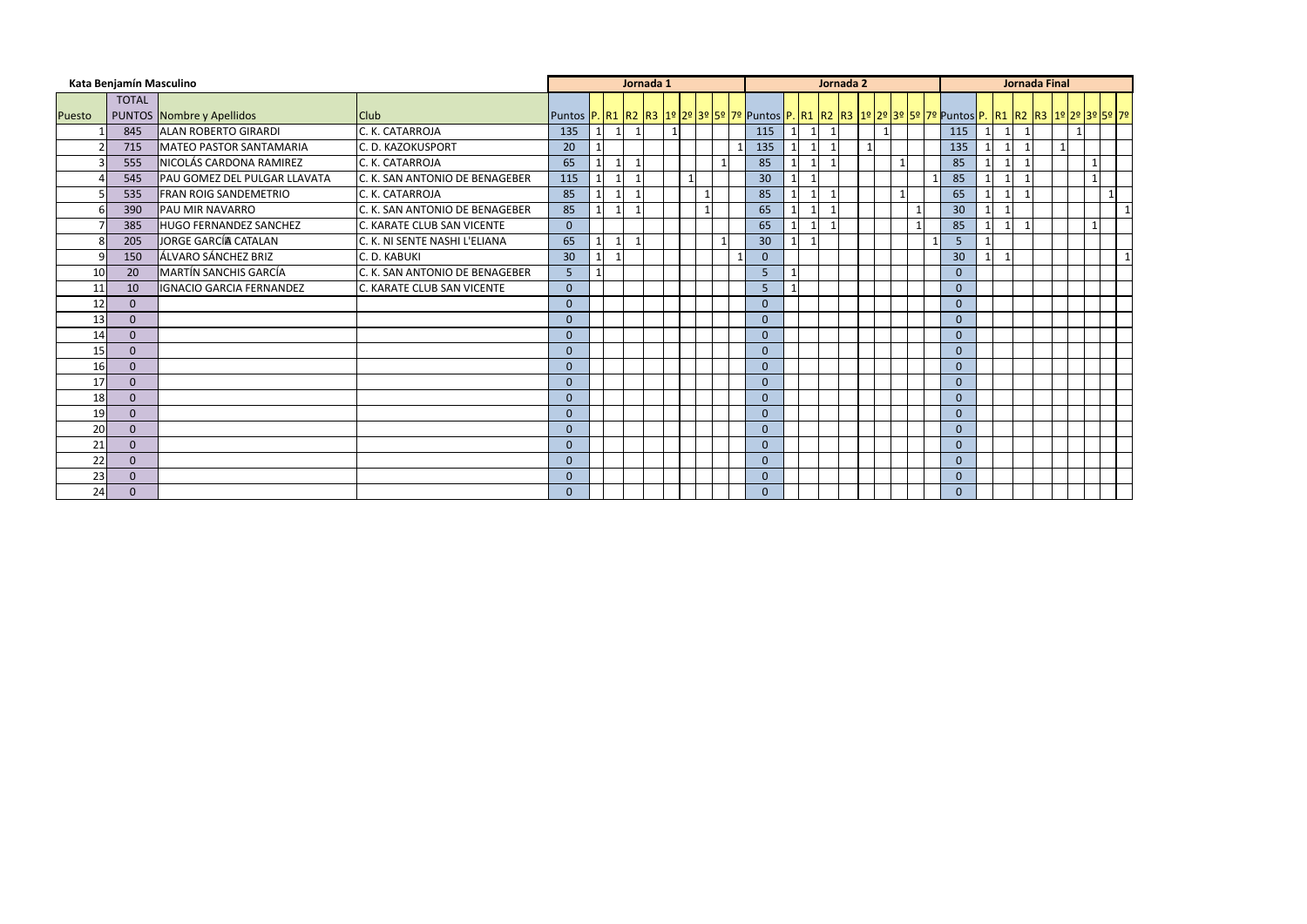|              | Kata Benjamín Femenino |                             |                                |                | Jornada 1 |              |              |                                                                                                       |              | Jornada 2 |                |           |  |                |  | <b>Jornada Final</b> |   |              |  |
|--------------|------------------------|-----------------------------|--------------------------------|----------------|-----------|--------------|--------------|-------------------------------------------------------------------------------------------------------|--------------|-----------|----------------|-----------|--|----------------|--|----------------------|---|--------------|--|
|              | <b>TOTAL</b>           |                             |                                |                |           |              |              |                                                                                                       |              |           |                |           |  |                |  |                      |   |              |  |
| Puesto       |                        | PUNTOS Nombre y Apellidos   | <b>Club</b>                    |                |           |              |              | Puntos P. R1 R2 R3 1º 2º 3º 5º 7º Puntos P. R1 R2 R3 1º 2º 3º 5º 7º Puntos P. R1 R2 R3 1º 2º 3º 5º 7º |              |           |                |           |  |                |  |                      |   |              |  |
|              | 735                    | <b>BELÉN CASAL MIRALLES</b> | C. D. KARATE DO SHOT. CHAZARRA | 105            |           | $\mathbf{1}$ |              | 105                                                                                                   | $\mathbf{1}$ |           | $\overline{1}$ |           |  | 105            |  |                      |   |              |  |
|              | 505                    | KEIRA MARTÍNEZ CASTELLÓ     | C. K. PICASSENT                | 85             |           |              |              | 85                                                                                                    | $\mathbf{1}$ |           |                |           |  | 55             |  |                      |   | $\mathbf{1}$ |  |
|              | 475                    | <b>ADRIANA CANO BERNAL</b>  | C. K. PICASSENT                | 55             |           |              | $\mathbf{1}$ | 55                                                                                                    | $\mathbf{1}$ |           |                | $\vert$ 1 |  | 85             |  |                      | 1 |              |  |
|              | 275                    | SOFIA SANGUINO GUILLEN      | C. KARATE CLUB SAN VICENTE     | $\overline{0}$ |           |              |              | 55                                                                                                    | $\vert$ 1    |           |                | $\vert$ 1 |  | 55             |  |                      |   | $\mathbf{1}$ |  |
|              | $\overline{0}$         |                             |                                | $\overline{0}$ |           |              |              | $\mathbf{0}$                                                                                          |              |           |                |           |  | $\overline{0}$ |  |                      |   |              |  |
| 6            | $\mathbf{0}$           |                             |                                | $\overline{0}$ |           |              |              | $\mathbf{0}$                                                                                          |              |           |                |           |  | $\overline{0}$ |  |                      |   |              |  |
|              | $\mathbf{0}$           |                             |                                | $\overline{0}$ |           |              |              | $\overline{0}$                                                                                        |              |           |                |           |  | $\overline{0}$ |  |                      |   |              |  |
| 8            | $\overline{0}$         |                             |                                | $\overline{0}$ |           |              |              | $\overline{0}$                                                                                        |              |           |                |           |  | $\overline{0}$ |  |                      |   |              |  |
| $\mathbf{q}$ | $\mathbf{0}$           |                             |                                | $\overline{0}$ |           |              |              | $\mathbf{0}$                                                                                          |              |           |                |           |  | $\overline{0}$ |  |                      |   |              |  |
| 10           | $\overline{0}$         |                             |                                | $\overline{0}$ |           |              |              | $\mathbf{0}$                                                                                          |              |           |                |           |  | $\overline{0}$ |  |                      |   |              |  |
| 11           | $\overline{0}$         |                             |                                | $\overline{0}$ |           |              |              | $\mathbf{0}$                                                                                          |              |           |                |           |  | $\overline{0}$ |  |                      |   |              |  |
| 12           | $\overline{0}$         |                             |                                | $\overline{0}$ |           |              |              | $\overline{0}$                                                                                        |              |           |                |           |  | $\overline{0}$ |  |                      |   |              |  |
| 13           | $\mathbf{0}$           |                             |                                | $\overline{0}$ |           |              |              | $\overline{0}$                                                                                        |              |           |                |           |  | $\overline{0}$ |  |                      |   |              |  |
| 14           | $\overline{0}$         |                             |                                | $\overline{0}$ |           |              |              | $\mathbf{0}$                                                                                          |              |           |                |           |  | $\overline{0}$ |  |                      |   |              |  |
| 15           | $\overline{0}$         |                             |                                | $\overline{0}$ |           |              |              | $\mathbf{0}$                                                                                          |              |           |                |           |  | $\overline{0}$ |  |                      |   |              |  |
| 16           | $\overline{0}$         |                             |                                | $\pmb{0}$      |           |              |              | $\mathbf{0}$                                                                                          |              |           |                |           |  | $\overline{0}$ |  |                      |   |              |  |
| 17           | $\overline{0}$         |                             |                                | $\overline{0}$ |           |              |              | $\overline{0}$                                                                                        |              |           |                |           |  | $\overline{0}$ |  |                      |   |              |  |
| 18           | $\mathbf{0}$           |                             |                                | $\pmb{0}$      |           |              |              | $\mathbf{0}$                                                                                          |              |           |                |           |  | $\mathbf{0}$   |  |                      |   |              |  |
| 19           | $\overline{0}$         |                             |                                | $\mathbf{0}$   |           |              |              | $\mathbf{0}$                                                                                          |              |           |                |           |  | $\mathbf{0}$   |  |                      |   |              |  |
| 20           | $\overline{0}$         |                             |                                | $\overline{0}$ |           |              |              | $\bf 0$                                                                                               |              |           |                |           |  | $\overline{0}$ |  |                      |   |              |  |
| 21           | $\overline{0}$         |                             |                                | $\overline{0}$ |           |              |              | $\overline{0}$                                                                                        |              |           |                |           |  | $\overline{0}$ |  |                      |   |              |  |
| 22           | $\mathbf{0}$           |                             |                                | $\overline{0}$ |           |              |              | $\mathbf{0}$                                                                                          |              |           |                |           |  | $\mathbf{0}$   |  |                      |   |              |  |
| 23           | $\mathbf{0}$           |                             |                                | $\pmb{0}$      |           |              |              | $\mathbf{0}$                                                                                          |              |           |                |           |  | $\mathbf{0}$   |  |                      |   |              |  |
| 24           | $\overline{0}$         |                             |                                | $\pmb{0}$      |           |              |              | $\mathbf{0}$                                                                                          |              |           |                |           |  | $\overline{0}$ |  |                      |   |              |  |
| 25           | $\overline{0}$         |                             |                                | $\overline{0}$ |           |              |              | $\overline{0}$                                                                                        |              |           |                |           |  | $\overline{0}$ |  |                      |   |              |  |
| 26           | $\mathbf{0}$           |                             |                                | $\overline{0}$ |           |              |              | $\mathbf{0}$                                                                                          |              |           |                |           |  | $\mathbf{0}$   |  |                      |   |              |  |
| 27           | $\mathbf{0}$           |                             |                                | $\overline{0}$ |           |              |              | $\mathbf{0}$                                                                                          |              |           |                |           |  | $\mathbf{0}$   |  |                      |   |              |  |
| 28           | $\overline{0}$         |                             |                                | $\overline{0}$ |           |              |              | $\overline{0}$                                                                                        |              |           |                |           |  | $\overline{0}$ |  |                      |   |              |  |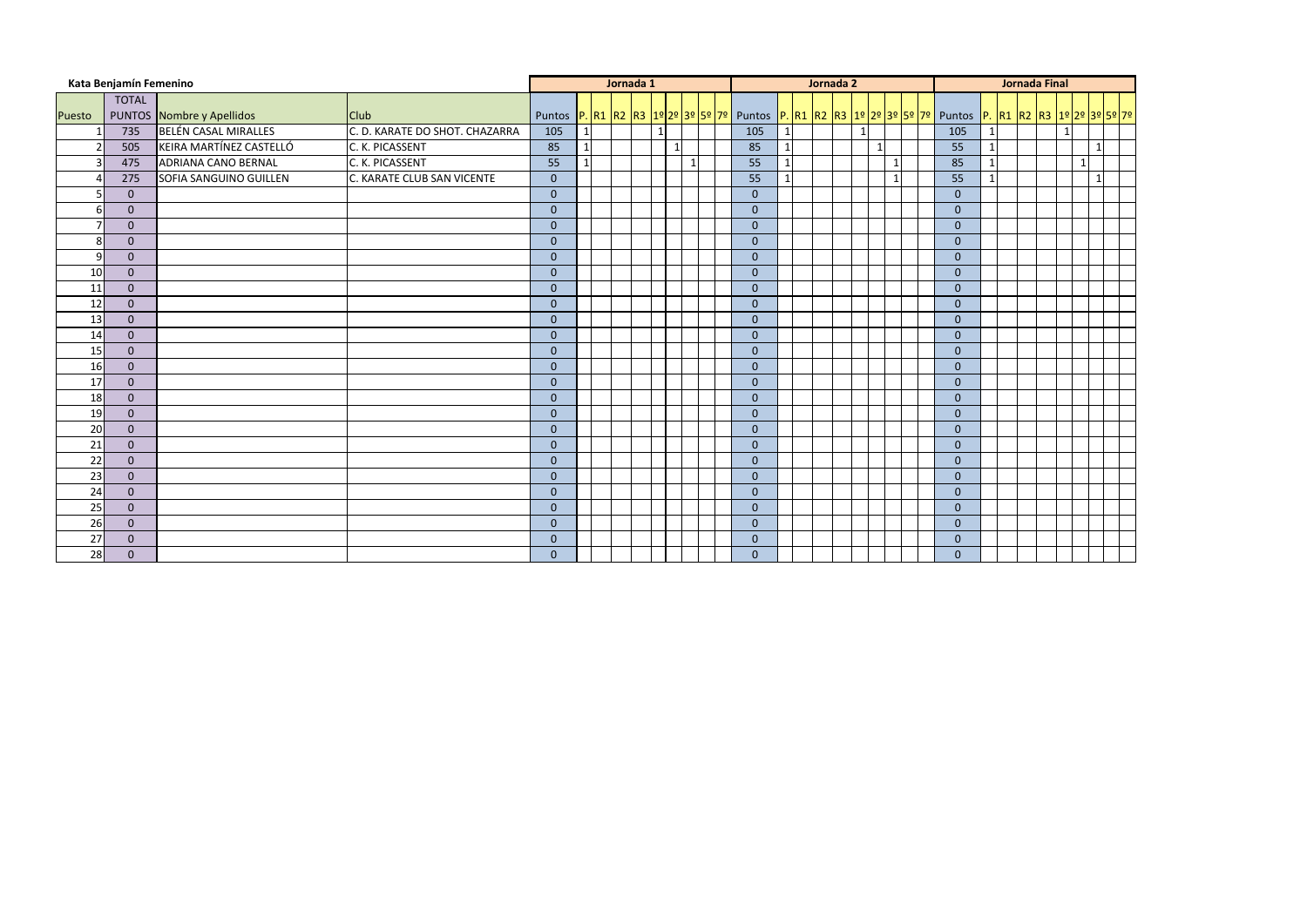|               | Kata Alevín Masculino |                                   |                                |               |                 |                          | Jornada 1    |                           |              |  |                |                |                                | Jornada 2               |                           |              |                |                         | <b>Jornada Final</b> |                                         |                            |                |                |
|---------------|-----------------------|-----------------------------------|--------------------------------|---------------|-----------------|--------------------------|--------------|---------------------------|--------------|--|----------------|----------------|--------------------------------|-------------------------|---------------------------|--------------|----------------|-------------------------|----------------------|-----------------------------------------|----------------------------|----------------|----------------|
|               | <b>TOTAL</b>          |                                   |                                |               |                 |                          |              |                           |              |  |                |                |                                |                         |                           |              |                |                         |                      |                                         |                            |                |                |
| <b>Puesto</b> | <b>PUNTOS</b>         | Nombre y Apellidos                | <b>Club</b>                    | <b>Puntos</b> |                 |                          |              | P.R1 R2 R3 1º 2º 3º 5º 7º |              |  | Puntos         |                |                                |                         | P.R1 R2 R3 1º 2º 3º 5º 7º |              | Puntos         |                         |                      |                                         | P. R1 R2 R3 1º 2º 3º 5º 7º |                |                |
|               | 1115                  | <b>ALAN LOPEZ RICART</b>          | C. K. NI SENTE NASHI L'ELIANA  | 165           | $1\vert$        | $\overline{1}$           | $\mathbf{1}$ | $\vert$ 1                 | $\vert$ 1    |  | 145            |                | $\overline{1}$<br>$\mathbf{1}$ | $\overline{1}$          |                           |              | 165            | $\overline{\mathbf{1}}$ | 1                    | $\overline{1}$                          | $\mathbf 1$<br>11          |                |                |
|               | 695                   | JORGE ROS TORRESGROSA             | C. KARATE CLUB SAN VICENTE     | 115           | $\mathbf{1}$    | $\overline{\phantom{a}}$ | $\mathbf{1}$ |                           |              |  | 15             |                |                                |                         |                           |              | 145            |                         | $\vert$ 1            |                                         |                            |                |                |
|               | 685                   | <b>DAVID ESTELLÉS VILLALBA</b>    | C. K. ALZIRA                   | 5             | 1 <sup>1</sup>  |                          |              |                           |              |  | 165            |                | $\overline{1}$                 | 1                       |                           |              | 115            |                         | 1                    |                                         |                            |                |                |
|               | 645                   | <b>RAFAEL ALEXANDRU IONASCU</b>   | C. D. KAZOKUSPORT              | 145           | $1\vert$        | $\overline{\mathbf{1}}$  | $\mathbf{1}$ | $\vert$ 1                 | $\mathbf{1}$ |  | 5 <sup>1</sup> | $\mathbf{1}$   |                                |                         |                           |              | 115            |                         | 1                    | $\overline{1}$                          |                            | $\overline{1}$ |                |
|               | 610                   | lhugo cantos gómez                | C. K. CATARROJA                | 115           | $\mathbf{1}$    |                          | -1           | -1                        |              |  | 115            |                |                                |                         |                           |              | 50             |                         | 1                    |                                         |                            |                | $\overline{1}$ |
|               | 485                   | <b>AITOR RUIZ LÓPEZ</b>           | C. K. SEISHIN DE SANTA POLA    | 50            | $1\vert$        | - 1                      | $\mathbf{1}$ |                           |              |  | 50             | 11             | $\overline{1}$                 |                         |                           |              | 95             |                         | 1                    | $\overline{\mathbf{1}}$<br>$\mathbf{1}$ |                            |                | 1              |
|               | 485                   | <b>CRISTIAN CANO MATEOS</b>       | C. K. NI SENTE NASHI L'ELIANA  | 5             | 1 <sup>1</sup>  |                          |              |                           |              |  | 95             |                |                                |                         |                           |              | 95             |                         | $\mathbf{1}$         |                                         |                            |                | $\mathbf{1}$   |
|               | 435                   | FERRÁN MARTÍ MARCO                | C. K. KENKYO                   | 95            | $1\vert$        | $\overline{\phantom{a}}$ | $\mathbf{1}$ | $\mathbf{1}$              |              |  | 115            | 11             | $\overline{1}$                 |                         |                           | $\mathbf{1}$ | 5 <sub>1</sub> |                         |                      |                                         |                            |                |                |
|               | 340                   | SAÚL ALFARO CHIACHIO              | C. K. KENKYO                   | $\Omega$      |                 |                          |              |                           |              |  | 95             | $\overline{1}$ | $\overline{1}$                 | $\overline{\mathbf{1}}$ |                           |              | 50             | $\mathbf{1}$            | 1                    | $\mathbf{1}$                            |                            |                | $\overline{1}$ |
| 10            | 235                   | MIGUEL ÁNGEL LUCAS LÓPEZ          | C. K. SEISHIN DE SANTA POLA    | 95            | $1\vert$        | -1                       | $\mathbf{1}$ |                           |              |  | 15             | $1\vert$       |                                |                         |                           |              | 5              |                         |                      |                                         |                            |                |                |
| 11            | 130                   | ABEL LLEDÓ TORRERO                | C. KARATE CLUB SAN VICENTE     | 50            | $1\vert$        | $\overline{\phantom{a}}$ |              |                           |              |  | 15             |                |                                |                         |                           |              | $\overline{0}$ |                         |                      |                                         |                            |                |                |
| 11            | 130                   | <b>SANTIAGO SUBIELA HERRERO</b>   | C. K. KENKYO                   | 15            | 1               | - 1                      |              |                           |              |  | 50             | 1              | $\mathbf{1}$                   |                         |                           |              | $\mathbf{0}$   |                         |                      |                                         |                            |                |                |
| 13            | 60                    | ADRIÁN RECUERO MONTOYA            | C. K. KENKYO                   | 15            | $1\mathsf{I}$   | - 1                      |              |                           |              |  | 15             | <u>11</u>      |                                |                         |                           |              | $\Omega$       |                         |                      |                                         |                            |                |                |
| 13            | 60                    | <b>FRANCISCO MARTÍNEZ CANALES</b> | C. K. SEISHIN DE SANTA POLA    | 15            | $1\overline{ }$ | $\overline{1}$           |              |                           |              |  | 15             | 11             | $\overline{1}$                 |                         |                           |              | $\mathbf{0}$   |                         |                      |                                         |                            |                |                |
| 13            | 60                    | RAFAEL LÓPEZ CANDELA              | C. K. SEISHIN DE SANTA POLA    | 15            | $1\vert$        | $\overline{\phantom{a}}$ |              |                           |              |  | 15             |                | $\overline{\mathbf{1}}$        |                         |                           |              | $\mathbf{0}$   |                         |                      |                                         |                            |                |                |
| 13            | 60                    | <b>XAVI FUSTER GOMEZ</b>          | C. K. NI SENTE NASHI L'ELIANA  | 15            | $1\vert$        | $\overline{\phantom{a}}$ |              |                           |              |  | 15             |                |                                |                         |                           |              | $\mathbf{0}$   |                         |                      |                                         |                            |                |                |
| 17            | 40                    | <b>IKER GONZÁLEZ FIERRO</b>       | C. K. CATARROJA                | 5             | $1\vert$        |                          |              |                           |              |  | 15             | 11             | $\mathbf{1}$                   |                         |                           |              | $\Omega$       |                         |                      |                                         |                            |                |                |
| 17            | 40                    | MANUEL HIDALGO CLIMENT            | C. D. KABUKI                   | 15            | $1\vert$        | $\overline{\phantom{a}}$ |              |                           |              |  | 5              |                |                                |                         |                           |              | $\mathbf{0}$   |                         |                      |                                         |                            |                |                |
| 17            | 40                    | NICOLÁS CASANOVA SOLER            | C. K. SAN ANTONIO DE BENAGEBER | 15            | $1\overline{ }$ | $\overline{1}$           |              |                           |              |  | 5 <sup>5</sup> | $\mathbf{1}$   |                                |                         |                           |              | $\mathbf{0}$   |                         |                      |                                         |                            |                |                |
| 20            | 30 <sup>°</sup>       | <b>JORGE LOPEZ PONCE</b>          | C. K. NI SENTE NASHI L'ELIANA  | 15            | 1 <sup>1</sup>  | - 1                      |              |                           |              |  | $\mathbf{0}$   |                |                                |                         |                           |              | $\mathbf{0}$   |                         |                      |                                         |                            |                |                |
| 21            | 20                    | IGERMÁN SANCHIS GARCÍA            | C. K. SAN ANTONIO DE BENAGEBER | 5             | 11              |                          |              |                           |              |  | 5 <sup>5</sup> | $\mathbf 1$    |                                |                         |                           |              | $\Omega$       |                         |                      |                                         |                            |                |                |
| 22            | 10                    | JAUME CHINER RUIZ                 | C. K. KENKYO                   | $\Omega$      |                 |                          |              |                           |              |  | $\overline{5}$ |                |                                |                         |                           |              | $\Omega$       |                         |                      |                                         |                            |                |                |
| 22            | 10                    | PEDRO RUGGERI FIORITO             | C. K. NI SENTE NASHI L'ELIANA  | 5             |                 |                          |              |                           |              |  | $\Omega$       |                |                                |                         |                           |              | $\Omega$       |                         |                      |                                         |                            |                |                |
| 24            | $\Omega$              | <b>VLADIMIRS SURINS</b>           | C. D. KAZOKUSPORT              | $\Omega$      |                 |                          |              |                           |              |  | $\Omega$       |                |                                |                         |                           |              | $\mathbf{0}$   |                         |                      |                                         |                            |                |                |
| 25            | $\mathbf{0}$          |                                   |                                | $\Omega$      |                 |                          |              |                           |              |  | $\overline{0}$ |                |                                |                         |                           |              | $\mathbf{0}$   |                         |                      |                                         |                            |                |                |
| 26            | $\Omega$              |                                   |                                | $\Omega$      |                 |                          |              |                           |              |  | $\Omega$       |                |                                |                         |                           |              | $\Omega$       |                         |                      |                                         |                            |                |                |
| 27            | $\Omega$              |                                   |                                | $\Omega$      |                 |                          |              |                           |              |  | $\Omega$       |                |                                |                         |                           |              | $\mathbf{0}$   |                         |                      |                                         |                            |                |                |
| 28            | $\theta$              |                                   |                                | $\Omega$      |                 |                          |              |                           |              |  | $\Omega$       |                |                                |                         |                           |              | $\mathbf{0}$   |                         |                      |                                         |                            |                |                |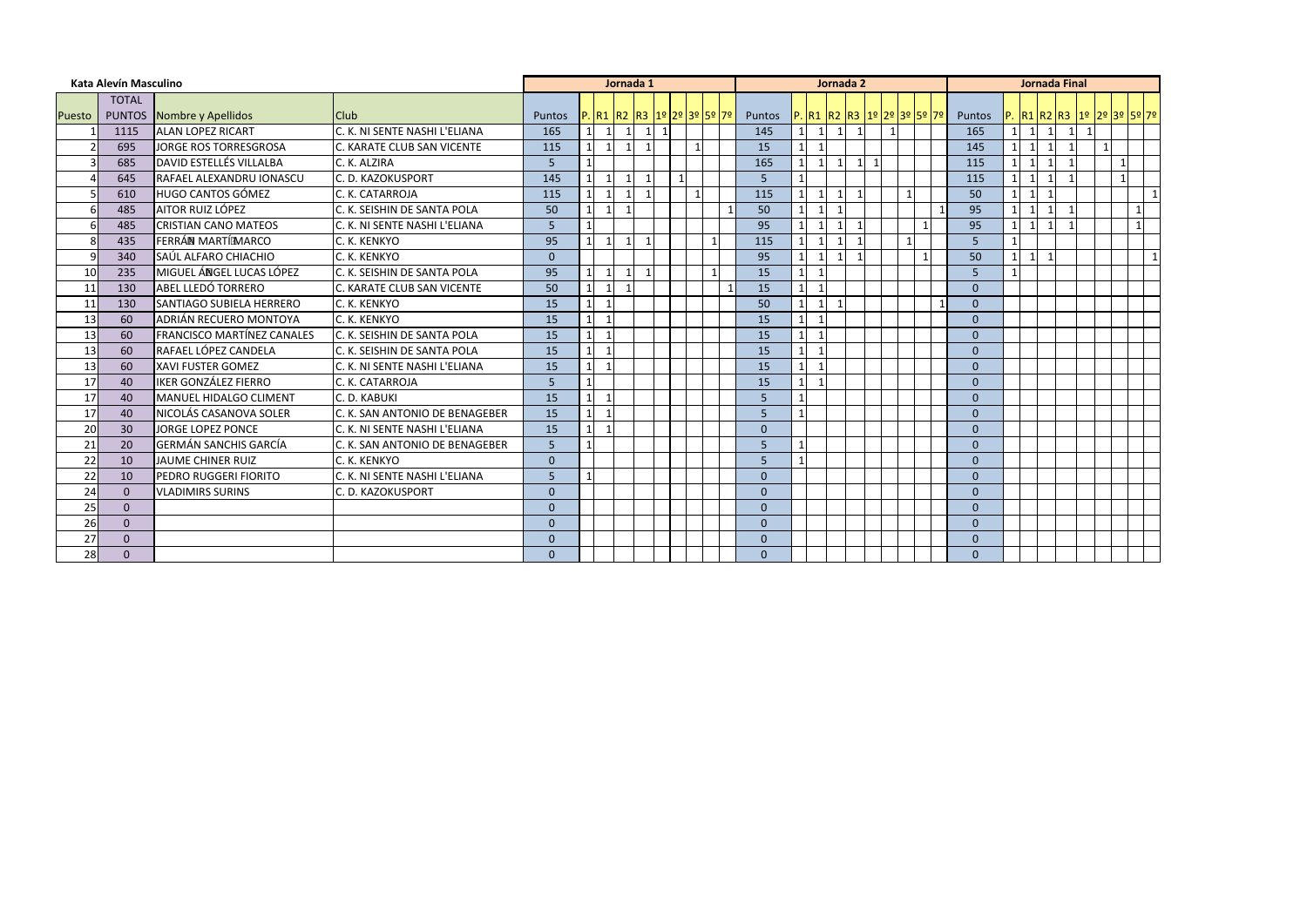|               | Kata Alevín Femenino |                                  |                                |                |                          | Jornada 1 |  |              |          |  | Jornada 2    |  |  |                                                                                                                                |  | Jornada Final  |              |              |
|---------------|----------------------|----------------------------------|--------------------------------|----------------|--------------------------|-----------|--|--------------|----------|--|--------------|--|--|--------------------------------------------------------------------------------------------------------------------------------|--|----------------|--------------|--------------|
|               | <b>TOTAL</b>         |                                  |                                |                |                          |           |  |              |          |  |              |  |  |                                                                                                                                |  |                |              |              |
| <b>Puesto</b> |                      | <b>PUNTOS</b> Nombre y Apellidos | IClub                          |                |                          |           |  |              |          |  |              |  |  | Puntos  P.  R1  R2  R3  1º  2º  3º  5º  7º  Puntos  P.  R1  R2  R3  1º  2º  3º  5º  7º  Puntos P.  R1  R2  R3  1º 2º  3º 5º 7º |  |                |              |              |
|               | 1095                 | SARA GARCÍA LÓPEZ                | C. KARATE CLUB SAN VICENTE     | 165            |                          |           |  |              | 165      |  | $\mathbf{1}$ |  |  | 145                                                                                                                            |  |                |              |              |
|               | 1015                 | <b>ALICIA ATIENZA GIMÉNEZ</b>    | C. KARATE CLUB SAN VICENTE     | 115            |                          |           |  |              | 145      |  |              |  |  | 165                                                                                                                            |  | $\mathsf{L}$ 1 |              |              |
|               | 805                  | MARISOL CORBIN NAVARRO           | C. K. NI SENTE NASHI L'ELIANA  | 115            |                          |           |  |              | 115      |  |              |  |  | 115                                                                                                                            |  |                | $\mathbf{1}$ |              |
|               | 765                  | INASTYA SHIYAN CHICOY            | C. K. JUAN MUÑÓZ RUIZ          | 95             |                          |           |  |              | 115      |  |              |  |  | 115                                                                                                                            |  |                | $\mathbf{1}$ |              |
|               | 665                  | <b>SAFIA HAZIB ABOUSLIME</b>     | C. K. CATARROJA                | 95             |                          |           |  | $\mathbf{1}$ | 95       |  |              |  |  | 95                                                                                                                             |  |                |              |              |
|               | 605                  | <b>SARA MARTÍN LAGHRYSY</b>      | C. D. KARATE DO SHOT. CHAZARRA | 145            | -1                       |           |  |              | 15       |  |              |  |  | 95                                                                                                                             |  |                |              |              |
|               | 280                  | ALEXANDRA COMECHE GONZÁLEZ       | C. D. KAZOKUSPORT              | 15             | $\overline{\phantom{a}}$ |           |  |              | 50       |  |              |  |  | 50                                                                                                                             |  |                |              | $\mathbf{1}$ |
|               | 280                  | AMPARO GARRIDO CAMARASA          | C. D. KAZOKUSPORT              | 15             |                          |           |  |              | 50       |  |              |  |  | 50                                                                                                                             |  |                |              |              |
| 9             | 190                  | <b>JANNAT BAKNAGU</b>            | C. K. KENKYO                   | $\mathbf{0}$   |                          |           |  |              | 95       |  |              |  |  | $\mathbf{0}$                                                                                                                   |  |                |              |              |
| 10            | 145                  | ELENA RIVERO LÓPEZ               | C. K. CATARROJA                | 50             |                          |           |  |              | 15       |  |              |  |  | 5                                                                                                                              |  |                |              |              |
| 11            | 145                  | <b>VICTORIA ASENJO HERRAN</b>    | C. K. SEISHIN DE SANTA POLA    | 50             |                          |           |  |              | 15       |  |              |  |  | 5                                                                                                                              |  |                |              |              |
| 12            | 60                   | <b>AMAYA SANSANO MARTÍNEZ</b>    | C. D. KARATE DO SHOT. CHAZARRA | 15             |                          |           |  |              | 15       |  |              |  |  | $\Omega$                                                                                                                       |  |                |              |              |
| 12            | 60                   | <b>CARMEN CEJALVO HERAS</b>      | C. K. CATARROJA                | 15             |                          |           |  |              | 15       |  |              |  |  | $\Omega$                                                                                                                       |  |                |              |              |
| 12            | 60                   | <b>CLAUDIA DOMINGUEZ MARTOS</b>  | C. D. KABUKI                   | 15             |                          |           |  |              | 15       |  |              |  |  | $\Omega$                                                                                                                       |  |                |              |              |
| 12            | 60                   | <b>DANIELA FUSTER GOMEZ</b>      | C. K. NI SENTE NASHI L'ELIANA  | 15             |                          |           |  |              | 15       |  |              |  |  | $\mathbf{0}$                                                                                                                   |  |                |              |              |
| 12            | 60                   | <b>EKATERINA RIKHTER</b>         | C. K. BENICALAP                | 15             |                          |           |  |              | 15       |  |              |  |  | $\mathbf{0}$                                                                                                                   |  |                |              |              |
| 17            | 40                   | <b>DOHA HDIDOU CHALH</b>         | C. K. SHOTOKAN CARRÚS          | 15             |                          |           |  |              | 5        |  |              |  |  | $\mathbf{0}$                                                                                                                   |  |                |              |              |
| 18            | 20                   | <b>CARMEN SEMPERE SERRANO</b>    | C. K. SEISHIN DE SANTA POLA    | 5              |                          |           |  |              | 5        |  |              |  |  | $\mathbf{0}$                                                                                                                   |  |                |              |              |
| 19            | $\Omega$             |                                  |                                | $\Omega$       |                          |           |  |              | $\theta$ |  |              |  |  | $\mathbf{0}$                                                                                                                   |  |                |              |              |
| 20            | $\Omega$             |                                  |                                | $\Omega$       |                          |           |  |              | $\theta$ |  |              |  |  | $\Omega$                                                                                                                       |  |                |              |              |
| 21            | $\Omega$             |                                  |                                | $\mathbf{0}$   |                          |           |  |              | $\Omega$ |  |              |  |  | $\Omega$                                                                                                                       |  |                |              |              |
| 22            | 0                    |                                  |                                | $\overline{0}$ |                          |           |  |              | $\Omega$ |  |              |  |  | $\Omega$                                                                                                                       |  |                |              |              |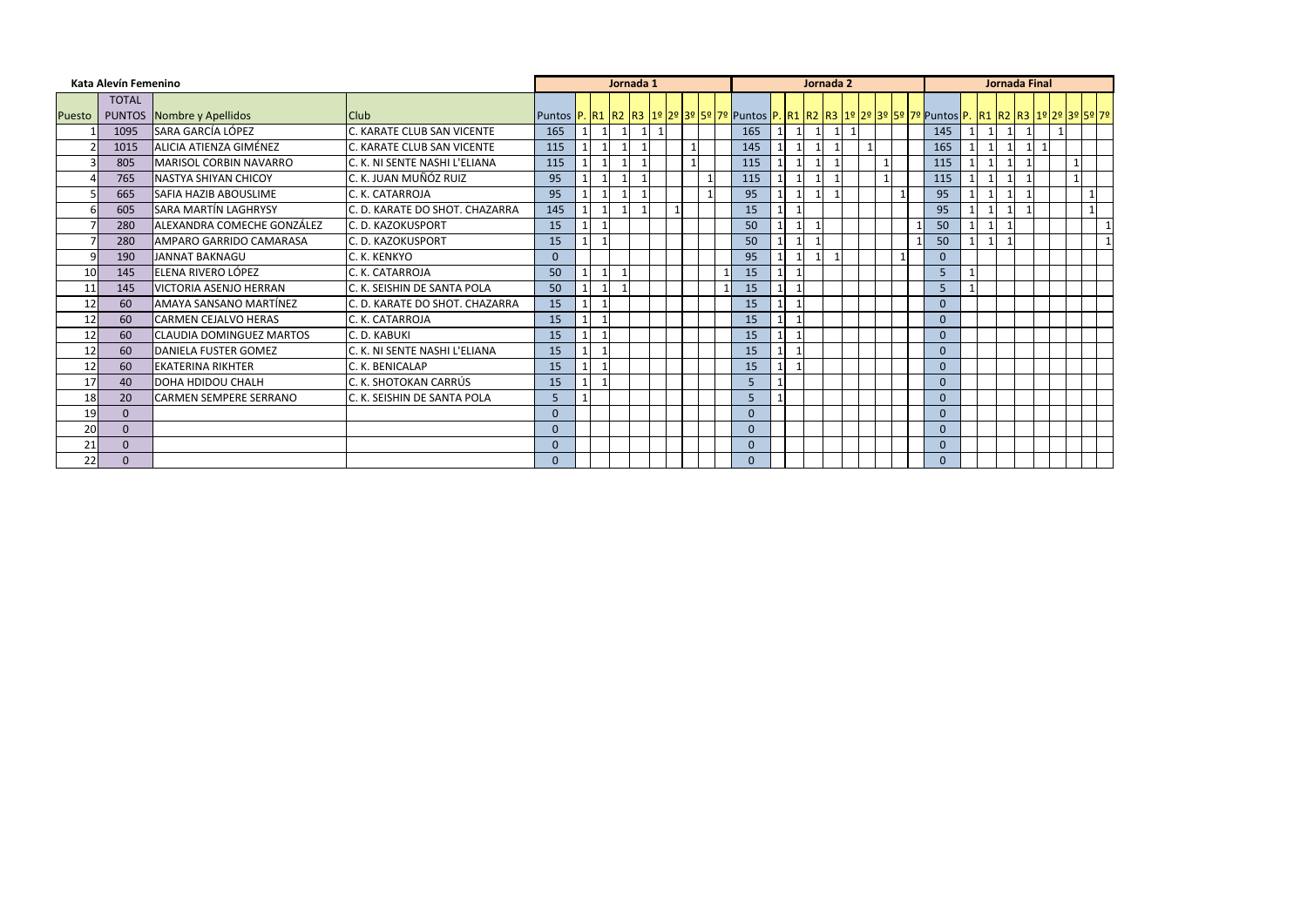|               | Kata Infantil Masculino |                                  |                                 |                                                                                                                                                 |              | Jornada 1      |                         |     |             |              |              |                         |                | Jornada 2                         |  |   |                |                |                | <b>Jornada Final</b> |              |              |
|---------------|-------------------------|----------------------------------|---------------------------------|-------------------------------------------------------------------------------------------------------------------------------------------------|--------------|----------------|-------------------------|-----|-------------|--------------|--------------|-------------------------|----------------|-----------------------------------|--|---|----------------|----------------|----------------|----------------------|--------------|--------------|
|               | <b>TOTAL</b>            |                                  |                                 |                                                                                                                                                 |              |                |                         |     |             |              |              |                         |                |                                   |  |   |                |                |                |                      |              |              |
| <b>Puesto</b> |                         | <b>PUNTOS Nombre y Apellidos</b> | Club                            | Puntos <mark> P.  R1  R2  R3  1º  2º  3º  5º  7º</mark>  Puntos  P.  R1  R2  R3  1º  2º  3º  5º  7º  Puntos  P.  R1  R2  R3  1º  2º  3º  5º  7º |              |                |                         |     |             |              |              |                         |                |                                   |  |   |                |                |                |                      |              |              |
|               | 1055                    | <b>DANIEL MIGUEZ TYTARCHUK</b>   | C. D. KARATE DO SHOT. CHAZARRA  | 115                                                                                                                                             |              | $\overline{1}$ | $\overline{1}$          |     |             | 165          | 1            | $\overline{1}$          |                | $\mathbf{1}$<br>$1 \vert 1 \vert$ |  |   | 165            | $\mathbf{1}$   | $\vert$ 1      | 1                    |              |              |
|               | 1055                    | JOSE CARRERA MARTÍNEZ            | C. D. KAZOKUSPORT               | 165                                                                                                                                             |              |                | $\mathbf{1}$            | - 1 |             | 145          | $\mathbf{1}$ |                         | $\mathbf{1}$   | $\mathbf{1}$                      |  |   | 145            | $\mathbf{1}$   | $\vert$ 1      | -1                   |              |              |
|               | 865                     | ADRIÁN ALIAGA MAÑAS              | C. K. NI SENTE NASHI L'ELIANA   | 145                                                                                                                                             |              |                |                         |     |             | 115          |              |                         |                | -1                                |  |   | 115            |                | $\mathbf{1}$   |                      | $\mathbf{1}$ |              |
|               | 805                     | IVÁN AGUILAR PÉREZ               | C. KARATE CLUB SAN VICENTE      | 115                                                                                                                                             |              |                |                         |     |             | 115          | 1            | $\vert$ 1               | $\overline{1}$ | $\overline{1}$                    |  |   | 115            | $\overline{1}$ | $\vert$ 1      | - 1                  | $\mathbf{1}$ |              |
|               | 665                     | <b>MAX VICENTE MATEO</b>         | C. D. KYODAI                    | 95                                                                                                                                              |              |                |                         |     |             | 95           |              |                         | -1             |                                   |  |   | 95             |                | $\mathbf 1$    |                      |              | 1            |
|               | 485                     | JORGE LLÉO DE SMET               | C. K. NI SENTE NASHI L'ELIANA   | 50                                                                                                                                              |              | -1             |                         |     |             | 50           | 1            | $\overline{1}$          | $\mathbf{1}$   |                                   |  |   | 95             |                | $\vert$ 1      |                      |              | $\mathbf{1}$ |
|               | 370                     | <b>EDGAR SALA BATALLER</b>       | C. D. TORA KAI KARATE DO        | 15                                                                                                                                              |              |                |                         |     |             | 95           |              |                         | -1             | -1                                |  |   | 50             | $\mathbf 1$    | -1             |                      |              | $\mathbf{1}$ |
|               | 260                     | MARC MARTÍNEZ ROIG               | C. D. KAZOKUSPORT               | 5 <sup>1</sup>                                                                                                                                  |              |                |                         |     |             | 50           | $1\vert$     | $\overline{1}$          | $\mathbf{1}$   |                                   |  | 1 | 50             | 11             | $\overline{1}$ |                      |              | $\vert$ 1    |
|               | 205                     | ALBERTO SÁNCHEZ MILLA            | C. KARATE CLUB SAN VICENTE      | 95                                                                                                                                              |              | -1             | $\overline{\mathbf{1}}$ |     | $\mathbf 1$ | $\mathbf{0}$ |              |                         |                |                                   |  |   | 5              |                |                |                      |              |              |
| 10            | 145                     | JUAN NIKOLAS ESPARZA             | C. K. MARCE                     | 50                                                                                                                                              |              |                |                         |     |             | 15           | 1            |                         |                |                                   |  |   | 5              |                |                |                      |              |              |
| 11            | 125                     | LUCAS BERLANGA PEREZ             | <b>CLUB KARATE SONKEI</b>       | 5                                                                                                                                               |              |                |                         |     |             | 50           |              | $\overline{1}$          | $\overline{1}$ |                                   |  | 1 | 5              |                |                |                      |              |              |
| 12            | 60                      | LEO MASIÁ GROMAZ                 | C. K. ALZIRA                    | 15                                                                                                                                              |              |                |                         |     |             | 15           | $1\vert$     | $\overline{1}$          |                |                                   |  |   | $\Omega$       |                |                |                      |              |              |
| 12            | 60                      | <b>MARC MANSILLA RAGA</b>        | C. K. NI SENTE NASHI L'ELIANA   | 15                                                                                                                                              |              |                |                         |     |             | 15           |              |                         |                |                                   |  |   | 0              |                |                |                      |              |              |
| 12            | 60                      | MARIO SABIDO SALINAS             | C. K. TAMASHI-DO                | 15                                                                                                                                              |              |                |                         |     |             | 15           | 1            | $\overline{\mathbf{1}}$ |                |                                   |  |   | $\Omega$       |                |                |                      |              |              |
| 15            | 40                      | <b>AARON APPERT MARTÍNEZ</b>     | C. KARATE CLUB SAN VICENTE      | 15                                                                                                                                              |              |                |                         |     |             | 5            | $\mathbf{1}$ |                         |                |                                   |  |   | $\Omega$       |                |                |                      |              |              |
| 15            | 40                      | ADRIÁN JIMÉNEZ MARTÍNEZ          | C. K. NI SENTE NASHI L'ELIANA   | 15                                                                                                                                              |              |                |                         |     |             | 5            | $\mathbf{1}$ |                         |                |                                   |  |   | $\Omega$       |                |                |                      |              |              |
| 15            | 40                      | <b>DIEGO GARCÍA ARCE</b>         | C. D. KAZOKUSPORT               | 5 <sup>1</sup>                                                                                                                                  | $\mathbf{1}$ |                |                         |     |             | 15           | $1\vert$     |                         |                |                                   |  |   | 0              |                |                |                      |              |              |
| 15            | 40                      | JOSE ANTONIO RUSO GUTIERREZ      | C. K. SEISHIN DE SANTA POLA     | 15                                                                                                                                              | 1            |                |                         |     |             | 5            | 1            |                         |                |                                   |  |   | $\Omega$       |                |                |                      |              |              |
| 15            | 40                      | LEO MARTÍNEZ MARÍN               | C. K. NI SENTE NASHI L'ELIANA   | 5                                                                                                                                               |              |                |                         |     |             | 15           | 1            |                         |                |                                   |  |   | $\Omega$       |                |                |                      |              |              |
| 15            | 40                      | <b>VICENTE MANSILLA RAGA</b>     | C. K. NI SENTE NASHI L'ELIANA   | 15                                                                                                                                              |              |                |                         |     |             | 5            | $\mathbf{1}$ |                         |                |                                   |  |   | $\Omega$       |                |                |                      |              |              |
| 15            | 40                      | <b>VLADIMIRS SURINS</b>          | C. D. KAZOKUSPORT               | 5                                                                                                                                               | 1            |                |                         |     |             | 15           | $1\vert$     |                         |                |                                   |  |   | $\Omega$       |                |                |                      |              |              |
| 22            | 20                      | AARÓN PERTUSA MARTÍNEZ           | C. K. SEISHIN DE SANTA POLA     | 5                                                                                                                                               |              |                |                         |     |             | 5            | 1            |                         |                |                                   |  |   | $\Omega$       |                |                |                      |              |              |
| 22            | 20                      | ADAM LÓPEZ MEHRABYAN             | C. K. SEDAVÍ                    | 5                                                                                                                                               |              |                |                         |     |             | 5            |              |                         |                |                                   |  |   | 0              |                |                |                      |              |              |
| 22            | 20                      | ADRIÁN VILLAROYA DEL AMO         | C. K. SAN ANTONIO DE BENAGEBER  | 5                                                                                                                                               | $\mathbf{1}$ |                |                         |     |             | 5            | $\mathbf{1}$ |                         |                |                                   |  |   | $\Omega$       |                |                |                      |              |              |
| 22            | 20                      | ALEJANDRO ORTEGA ALFANJARÍN      | C. K. PICASSENT                 | 5                                                                                                                                               | 1            |                |                         |     |             | 5            | $\mathbf{1}$ |                         |                |                                   |  |   | 0              |                |                |                      |              |              |
| 22            | 20                      | ANDRÉS KIRILL CERRO TURCHAK      | C. K. SEISHIN DE SANTA POLA     | 5 <sub>5</sub>                                                                                                                                  | 1            |                |                         |     |             | 5            | 1            |                         |                |                                   |  |   | $\Omega$       |                |                |                      |              |              |
| 22            | 20                      | <b>ANDRÉS TELLAGORRY ALVAREZ</b> | C. K. BENICALAP                 | 5                                                                                                                                               |              |                |                         |     |             | 5            | $\mathbf{1}$ |                         |                |                                   |  |   | 0              |                |                |                      |              |              |
| 22            | 20                      | <b>GONZALO ALFARO HERNÁNDEZ</b>  | C. K. SEDAVÍ                    | 5                                                                                                                                               |              |                |                         |     |             | 5            | 1            |                         |                |                                   |  |   | 0              |                |                |                      |              |              |
| 22            | 20                      | <b>HUGO GONZÁLEZ MORALES</b>     | C. K. JUAN MUÑOZ RUIZ           | 5                                                                                                                                               | 1            |                |                         |     |             | 5            | $\vert$ 1    |                         |                |                                   |  |   | 0              |                |                |                      |              |              |
| 22            | 20                      | JORDI RICO TARIN                 | C. KARATE DO CANALS             | 5                                                                                                                                               | $\vert$ 1    |                |                         |     |             | 5            | $\mathbf{1}$ |                         |                |                                   |  |   | $\Omega$       |                |                |                      |              |              |
| 22            | 20                      | LUCAS CASTILLO MANZANARO         | C. KARATE CLUB SAN VICENTE      | 5                                                                                                                                               |              |                |                         |     |             | 5            |              |                         |                |                                   |  |   | $\mathbf{0}$   |                |                |                      |              |              |
| 22            | 20                      | <b>MATEO VÁZQUEZ VIDAL</b>       | C. K. CATARROJA                 | 5                                                                                                                                               |              |                |                         |     |             | 5            |              |                         |                |                                   |  |   | $\overline{0}$ |                |                |                      |              |              |
| 22            | 20                      | MIQUEL MARTÍ MARCO               | C. K. KENKYO                    | 5                                                                                                                                               |              |                |                         |     |             | 5            |              |                         |                |                                   |  |   | 0              |                |                |                      |              |              |
| 22            | 20                      | VÍCTOR CARREÑO LLORIA            | C. K. MONTE BENACANTIL ALICANTE | 5                                                                                                                                               |              |                |                         |     |             | 5            |              |                         |                |                                   |  |   | 0              |                |                |                      |              |              |
| 35            | 10                      | <b>ANCOR ALFARO CHIACHIO</b>     | C. K. KENKYO                    | $\overline{0}$                                                                                                                                  |              |                |                         |     |             | 5            | $\mathbf{1}$ |                         |                |                                   |  |   | $\Omega$       |                |                |                      |              |              |
| 35            | 10                      | FERNANDO CALVO CALIPIENSO        | C. D. KAZOKUSPORT               | $\overline{0}$                                                                                                                                  |              |                |                         |     |             | 5            |              |                         |                |                                   |  |   | 0              |                |                |                      |              |              |
| 35            | 10                      | ISRAEL GARCÍA GARCÍA             | C. K. JUAN MUÑOZ RUIZ           | $\Omega$                                                                                                                                        |              |                |                         |     |             | 5            | $\mathbf{1}$ |                         |                |                                   |  |   | $\Omega$       |                |                |                      |              |              |
| 35            | 10                      | <b>OSCAR CAMPILLO ALCARAZ</b>    | C. K. SHOTOKAN CARRÚS           | 5                                                                                                                                               |              |                |                         |     |             | $\mathbf{0}$ |              |                         |                |                                   |  |   | 0              |                |                |                      |              |              |
| 36            | $\Omega$                | ÁLVARO GARCÍA ANDRÉS             | C. KARATE CLUB SAN VICENTE      | $\overline{0}$                                                                                                                                  |              |                |                         |     |             | $\mathbf{0}$ |              |                         |                |                                   |  |   | 0              |                |                |                      |              |              |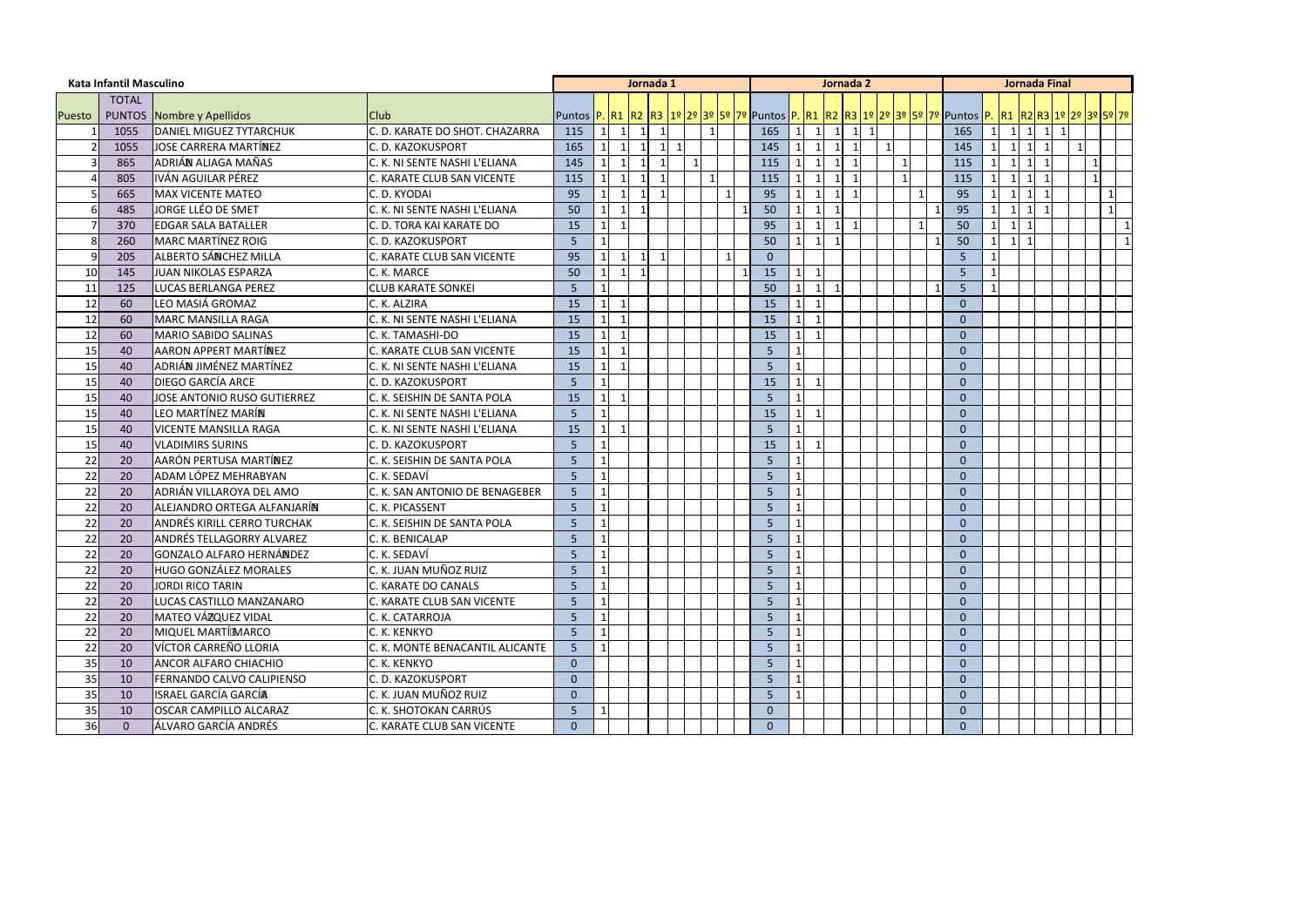|        | Kata Infantil Femenino |                                  |                                   |                                                                                                                                    |                         |                              | Jornada 1 |  |  |                |              |                         | Jornada 2                                  |              |                         |                |              |                | <b>Jornada Final</b>     |              |              |  |
|--------|------------------------|----------------------------------|-----------------------------------|------------------------------------------------------------------------------------------------------------------------------------|-------------------------|------------------------------|-----------|--|--|----------------|--------------|-------------------------|--------------------------------------------|--------------|-------------------------|----------------|--------------|----------------|--------------------------|--------------|--------------|--|
|        | <b>TOTAL</b>           |                                  |                                   |                                                                                                                                    |                         |                              |           |  |  |                |              |                         |                                            |              |                         |                |              |                |                          |              |              |  |
| Puesto |                        | <b>PUNTOS Nombre y Apellidos</b> | <b>Club</b>                       | Puntos  P.  R1  R2  R3  1º  2º  3º  5º  7º  Puntos  P.  R1  R2  R3  1º  2º  3º  5º  7º  Puntos  P.  R1  R2  R3  1º  2º  3º  5º  7º |                         |                              |           |  |  |                |              |                         |                                            |              |                         |                |              |                |                          |              |              |  |
|        | 1115                   | MIRIAM RUIZ NIETO-MÁRQUEZ        | C. D. KAZOKUSPORT                 | 145                                                                                                                                |                         | $\mathbf{1}$<br>$\vert$ 1    |           |  |  | 165            |              | $\mathbf{1}$            | $-11$<br>$1\overline{ }$                   | $\mathbf{1}$ |                         | 165            | $\mathbf{1}$ | $\overline{1}$ | $\mathbf{1}$             | $\mathbf{1}$ |              |  |
|        | 1055                   | SOFÍA GONZÁLEZ DE LA ALEJA PÉREZ | C. KARATE CLUB SAN VICENTE        | 165                                                                                                                                |                         | $\mathbf{1}$                 |           |  |  | 145            |              | $\overline{1}$          |                                            |              |                         | 145            |              |                | -1                       |              |              |  |
|        | 805                    | CARMEN GARCÍA SÁNCHEZ            | C. D. LOPE DE VEGA                | 115                                                                                                                                |                         | $\mathbf{1}$                 |           |  |  | 115            |              |                         |                                            |              |                         | 115            |              |                |                          |              | $\mathbf 1$  |  |
|        | 675                    | CARLA GARCÍA BAÑO                | <b>C. KARATE CLUB SAN VICENTE</b> | 50                                                                                                                                 |                         | $\mathbf{1}$<br>$\mathbf{1}$ |           |  |  | 115            |              | $\overline{1}$          | $\mathbf{1}$<br>-1                         |              | $\overline{\mathbf{1}}$ | 115            | $\mathbf 1$  |                | $\overline{\phantom{0}}$ |              | $\mathbf{1}$ |  |
|        | 570                    | <b>NOA ALCOCER LUCAS</b>         | C. D. KAZOKUSPORT                 | 115                                                                                                                                |                         | $\mathbf{1}$                 |           |  |  | 95             |              |                         |                                            |              |                         | 50             |              |                |                          |              |              |  |
|        | 440                    | JUDITH RESINA FUENTES            | C. K. CATARROJA                   | 95                                                                                                                                 |                         | $\mathbf{1}$                 |           |  |  | 50             |              | $\mathbf{1}$            |                                            |              |                         | 50             | $\mathbf 1$  |                |                          |              |              |  |
|        | 415                    | <b>EMMA PASTOR SANTAMARIA</b>    | C. D. KAZOKUSPORT                 | 50                                                                                                                                 |                         | $\mathbf{1}$<br>$\mathbf{1}$ |           |  |  | 15             |              | $\overline{\mathbf{1}}$ |                                            |              |                         | 95             |              |                |                          |              |              |  |
|        | 415                    | <b>SOFÍA TKACH</b>               | C. D. KARATE DO SHOT. CHAZARRA    | 15                                                                                                                                 |                         | $\mathbf{1}$                 |           |  |  | 50             |              | $\overline{1}$          | $\mathbf 1$                                |              |                         | 95             |              |                | $\overline{\phantom{0}}$ |              |              |  |
|        | 215                    | LAURA POMARES BONMATÍ            | C. K. SEISHIN DE SANTA POLA       | 5                                                                                                                                  |                         |                              |           |  |  | 95             |              | $\overline{1}$          | $\overline{\mathbf{1}}$<br>$1\overline{ }$ |              |                         | 5              |              |                |                          |              |              |  |
|        | 215                    | <b>NORA GATO MELÉNDEZ</b>        | C. K. NI SENTE NASHI L'ELIANA     | 95                                                                                                                                 |                         | $\mathbf 1$<br>$\mathbf 1$   |           |  |  | 5              |              |                         |                                            |              |                         | 5              |              |                |                          |              |              |  |
| 11     | 60                     | ALEXA GABRIELA IONASCU           | C. D. KAZOKUSPORT                 | 15                                                                                                                                 |                         |                              |           |  |  | 15             |              | $\overline{\mathbf{1}}$ |                                            |              |                         | $\mathbf{0}$   |              |                |                          |              |              |  |
| 11     | 60                     | DANIELLE ROMERO COBO             | C. K. JUAN MUÑOZ RUIZ             | 15                                                                                                                                 |                         | $\mathbf{1}$                 |           |  |  | 15             | -1 I         | $\overline{1}$          |                                            |              |                         | $\Omega$       |              |                |                          |              |              |  |
| 11     | 60                     | LUCÍA ACEVEDO VEGARA             | <b>C. KARATE CLUB SAN VICENTE</b> | 15                                                                                                                                 |                         | $\mathbf 1$                  |           |  |  | 15             |              | $\overline{1}$          |                                            |              |                         | $\Omega$       |              |                |                          |              |              |  |
| 11     | 60                     | <b>MARÍA STOIA ONU</b>           | C. K. NI SENTE NASHI L'ELIANA     | 15                                                                                                                                 | $\overline{\mathbf{1}}$ | $\mathbf 1$                  |           |  |  | 15             |              | $\overline{1}$          |                                            |              |                         | $\overline{0}$ |              |                |                          |              |              |  |
| 15     | 40                     | <b>ALBA ALBERT ALBA</b>          | C. K. CATARROJA                   | -5                                                                                                                                 |                         |                              |           |  |  | 15             |              | $\overline{1}$          |                                            |              |                         | $\mathbf{0}$   |              |                |                          |              |              |  |
| 15     | 40                     | <b>CANDELA HEREDA TERUEL</b>     | C. K. TAMASHI-DO                  | 15                                                                                                                                 |                         | $\mathbf{1}$                 |           |  |  | 5              |              |                         |                                            |              |                         | $\mathbf{0}$   |              |                |                          |              |              |  |
| 15     | 40                     | <b>CLARA JIMÉNEZ DOMÍNGUEZ</b>   | C. K. JUAN MUÑOZ RUIZ             | <b>15</b>                                                                                                                          | $\mathbf 1$             | $\mathbf{1}$                 |           |  |  | 5              |              |                         |                                            |              |                         | $\mathbf{0}$   |              |                |                          |              |              |  |
| 15     | 40                     | LAURA MARTÍNEZ ALONSO            | C. K. TAMASHI-DO                  | -5                                                                                                                                 |                         |                              |           |  |  | 15             |              | -1                      |                                            |              |                         | $\Omega$       |              |                |                          |              |              |  |
| 15     | 40                     | MARTA PÉREZ LÓPEZ                | C. D. KAZOKUSPORT                 | 15                                                                                                                                 | $\overline{\mathbf{1}}$ | $\mathbf 1$                  |           |  |  | 5              |              |                         |                                            |              |                         | $\Omega$       |              |                |                          |              |              |  |
| 15     | 40                     | <b>VEGA VIETA GIMÉNEZ</b>        | C. D. KAZOKUSPORT                 | 5                                                                                                                                  |                         |                              |           |  |  | 15             | 1            | $\mathbf{1}$            |                                            |              |                         | $\mathbf{0}$   |              |                |                          |              |              |  |
| 21     | 20                     | ALEJANDRA GIMÉNEZ MATEOS         | C. K. SHOTOKAN CARRÚS             | 5                                                                                                                                  |                         |                              |           |  |  | 5              |              |                         |                                            |              |                         | $\Omega$       |              |                |                          |              |              |  |
| 21     | 20                     | <b>I</b> ALMA TCHEY LUJÁN        | C. K. TAMASHI-DO                  | 5                                                                                                                                  | $\mathbf 1$             |                              |           |  |  | 5              |              |                         |                                            |              |                         | $\overline{0}$ |              |                |                          |              |              |  |
| 21     | 20                     | <b>ARIADNA RODRIGO TROBAT</b>    | C. K. NI SENTE NASHI L'ELIANA     | .5                                                                                                                                 |                         |                              |           |  |  | 5.             |              |                         |                                            |              |                         | $\Omega$       |              |                |                          |              |              |  |
| 21     | 20                     | <b>AYA HDIDOU CHALH</b>          | C. K. SHOTOKAN CARRÚS             | 5                                                                                                                                  |                         |                              |           |  |  | 5              |              |                         |                                            |              |                         | $\mathbf{0}$   |              |                |                          |              |              |  |
| 21     | 20                     | <b>CLAUDIA AGUILAR ROMERA</b>    | C. K. PICASSENT                   | .5                                                                                                                                 | -1                      |                              |           |  |  | 5              |              |                         |                                            |              |                         | $\mathbf{0}$   |              |                |                          |              |              |  |
| 21     | 20                     | <b>DIANA SENKINA</b>             | C. K. SEISHIN DE SANTA POLA       | 5                                                                                                                                  | $\overline{\mathbf{1}}$ |                              |           |  |  | 5              |              |                         |                                            |              |                         | $\Omega$       |              |                |                          |              |              |  |
| 21     | 20                     | <b>JULIA COSANO TOBARUELA</b>    | C. K. PICASSENT                   | 5                                                                                                                                  |                         |                              |           |  |  | 5              |              |                         |                                            |              |                         | $\Omega$       |              |                |                          |              |              |  |
| 21     | 20                     | MARTA CABRERA SANCHIS            | C. D. TORA KAI KARATE DO          | 5                                                                                                                                  |                         |                              |           |  |  | 5              |              |                         |                                            |              |                         | $\mathbf{0}$   |              |                |                          |              |              |  |
| 21     | 20                     | NATALIA SIRVENT CUENCA           | C. K. JUAN MUÑOZ RUIZ             | 5                                                                                                                                  | $\mathbf{1}$            |                              |           |  |  | 5              | $\vert$ 1    |                         |                                            |              |                         | $\mathbf{0}$   |              |                |                          |              |              |  |
| 21     | 20                     | SOFÍA ARAUJO VAZ                 | C. K. SEISHIN DE SANTA POLA       | $5\phantom{1}$                                                                                                                     | $\mathbf{1}$            |                              |           |  |  | 5              | $\mathbf{1}$ |                         |                                            |              |                         | $\overline{0}$ |              |                |                          |              |              |  |
| 21     | 20                     | VEGA MARTÍNEZ CASTELLÓ           | C. K. PICASSENT                   | 5                                                                                                                                  |                         |                              |           |  |  | 5 <sub>1</sub> |              |                         |                                            |              |                         | $\overline{0}$ |              |                |                          |              |              |  |
| 32     | 10                     | ANNA GARCÍA BAYARRI              | C. KARATE DO CANALS               | 5                                                                                                                                  |                         |                              |           |  |  | $\mathbf{0}$   |              |                         |                                            |              |                         | $\overline{0}$ |              |                |                          |              |              |  |
| 32     | 10                     | <b>ELA ROMERO BARCENA</b>        | C. K. NI SENTE NASHI L'ELIANA     | 5                                                                                                                                  | $\mathbf{1}$            |                              |           |  |  | $\overline{0}$ |              |                         |                                            |              |                         | $\overline{0}$ |              |                |                          |              |              |  |
| 32     | 10                     | <b>VEGA EGEA CHIQUILLO</b>       | C. KARATE CLUB SAN VICENTE        | $\mathbf{0}$                                                                                                                       |                         |                              |           |  |  | 5 <sub>1</sub> |              |                         |                                            |              |                         | $\overline{0}$ |              |                |                          |              |              |  |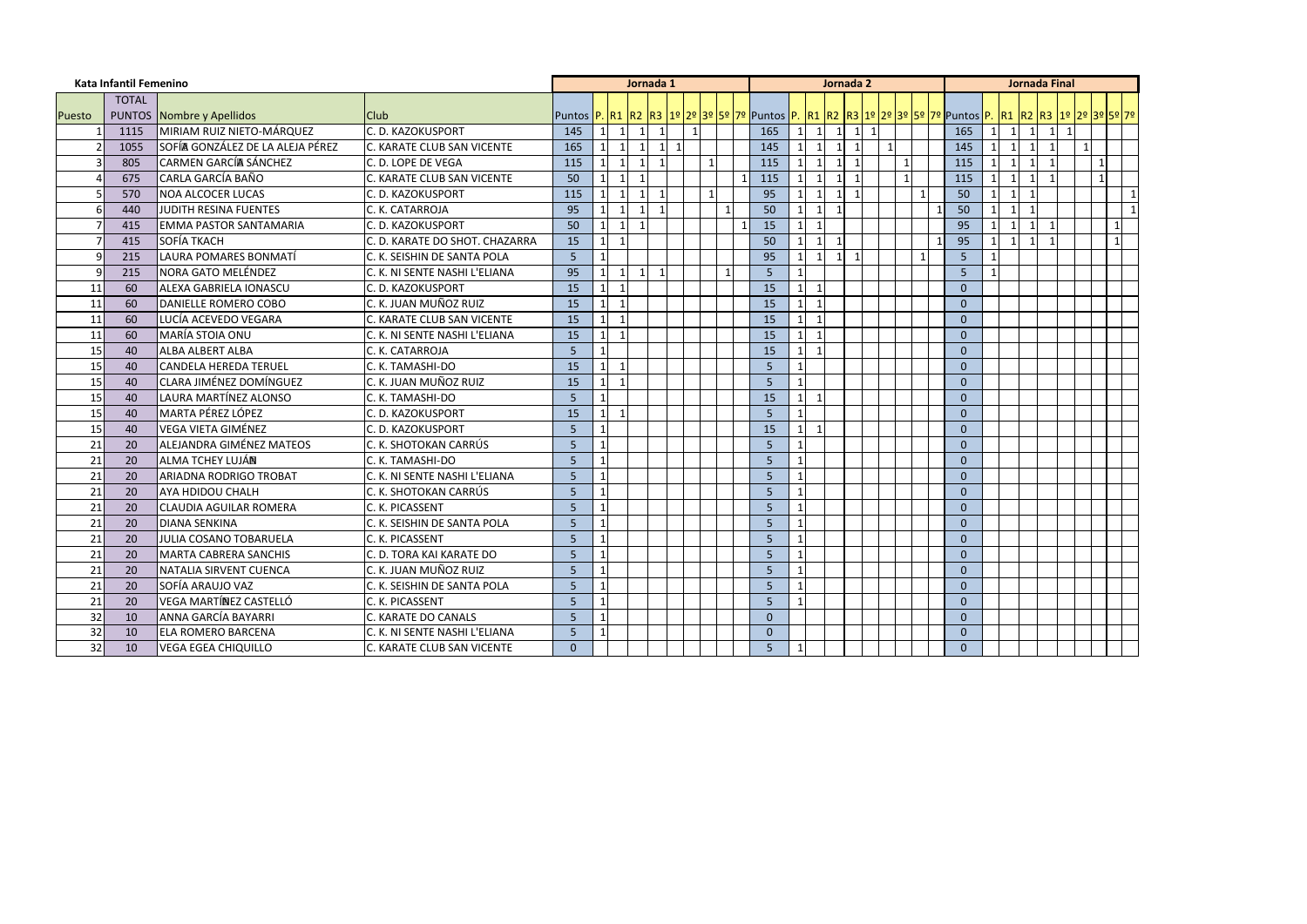|    | <b>Kata Juvenil Masculino</b> |                                        |                                 |                |                 |                | Jornada 1      |                   |              |  |                |                              | Jornada 2      |                          |    |              |                                                                                                                                   |    |                |             | <b>Jornada Final</b>    |  |                |
|----|-------------------------------|----------------------------------------|---------------------------------|----------------|-----------------|----------------|----------------|-------------------|--------------|--|----------------|------------------------------|----------------|--------------------------|----|--------------|-----------------------------------------------------------------------------------------------------------------------------------|----|----------------|-------------|-------------------------|--|----------------|
|    | <b>TOTAL</b>                  |                                        |                                 |                |                 |                |                |                   |              |  |                |                              |                |                          |    |              |                                                                                                                                   |    |                |             |                         |  |                |
|    |                               | Puesto   PUNTOS Nombre y Apellidos     | <b>Club</b>                     |                |                 |                |                |                   |              |  |                |                              |                |                          |    |              | Puntos  P.  R1  R2  R3  1º 2º  3º  5º  7º  Puntos  P.   R1  R2  R3  1º  2º 3º  5º  7º  Puntos  P.  R1  R2  R3  1º  2º  3º  5º  7º |    |                |             |                         |  |                |
|    | 1055                          | <b>HUGO VEGA CARBONELL</b>             | C. K. NI SENTE NASHI L'ELIANA   | 165            | $1\vert$        | $\overline{1}$ | $\vert$ 1      | $1 \vert 1 \vert$ |              |  | 115            | $\mathbf{1}$<br>$\mathbf{1}$ | $\overline{1}$ | $\overline{\phantom{0}}$ |    | $\mathbf{1}$ | 165                                                                                                                               | 11 | $\overline{1}$ |             | $\overline{1}$          |  |                |
|    | 925                           | ÁLVARO GOBERNADO GARCÍA-NIETO          | C. K. NI SENTE NASHI L'ELIANA   | 145            |                 |                | $\overline{1}$ |                   | $\mathbf{1}$ |  | 145            | $\mathbf{1}$                 |                | - 1                      | -1 |              | 115                                                                                                                               |    |                |             |                         |  |                |
|    | 905                           | <b>CARLOS BLESA CONDE</b>              | C. D. KAZOKUSPORT               | 115            |                 |                | $\overline{1}$ |                   |              |  | 165            |                              |                | -1                       |    |              | 115                                                                                                                               |    |                |             |                         |  |                |
|    | 855                           | <b>BRAULIO CASTRO LÓPEZ</b>            | C. KARATE CLUB SAN VICENTE      | 115            |                 | $\vert$ 1      | $\mathbf{1}$   |                   |              |  | 95             | $\mathbf{1}$                 | $\overline{1}$ |                          |    |              | 145                                                                                                                               |    |                |             |                         |  |                |
|    | 415                           | HÉCTOR DE SEBASTIÁN ALEGRÍA            | C. K. NI SENTE NASHI L'ELIANA   | 15             |                 | -1             |                |                   |              |  | 50             | $\mathbf{1}$                 |                |                          |    |              | 95                                                                                                                                |    |                |             |                         |  |                |
|    | 415                           | HUGO CARRETERO MASCARAQUE              | C. KARATE CLUB SAN VICENTE      | 50             |                 | $\mathbf{1}$   | $\mathbf{1}$   |                   |              |  | 15             | $\mathbf{1}$                 |                |                          |    |              | 95                                                                                                                                |    | $\mathbf{1}$   | $\mathbf 1$ | $\overline{\mathbf{1}}$ |  | $\overline{1}$ |
|    | 395                           | <b>MARCOS VICENT MURARU</b>            | C. D. KYODAI                    | 95             |                 |                | $\overline{1}$ |                   |              |  | 95             | $\mathbf{1}$                 |                | - 1                      |    |              | 5 <sub>5</sub>                                                                                                                    |    |                |             |                         |  |                |
| 8  | 370                           | <b>XABIER MIKEL PONS ORTEGA</b>        | C. D. KAZOKUSPORT               | 95             |                 |                | $\mathbf{1}$   |                   |              |  | 15             | $\mathbf{1}$                 |                |                          |    |              | 50                                                                                                                                |    |                |             |                         |  | $\overline{1}$ |
| 9  | 345                           | <b>GASPAR RODRÍGUEZ BALAGUER</b>       | C. K. MARCE                     | 50             | $\mathbf{1}$    | $\mathbf{1}$   | $\overline{1}$ |                   |              |  | 115            | 1                            | $\overline{1}$ | - 1                      |    | -1           | 5                                                                                                                                 |    |                |             |                         |  |                |
| 10 | 260                           | ÁLVARO FELIPE JUSTAMANTE               | C. KARATE CLUB SAN VICENTE      | 5              |                 |                |                |                   |              |  | 50             | $\mathbf{1}$                 |                |                          |    |              | 50                                                                                                                                |    | $\mathbf 1$    |             |                         |  |                |
| 11 | 60                            | ALEXIS GARCÍA GIMÉNEZ                  | C. D. KARATE DO SHOT. CHAZARRA  | 15             |                 | -1             |                |                   |              |  | 15             | $\mathbf{1}$                 |                |                          |    |              | $\overline{0}$                                                                                                                    |    |                |             |                         |  |                |
| 11 | 60                            | LÁNGEL MARTÍNEZ THEOCHARIS             | C. K. ANTONIO MIGUEL VERDÚ      | 15             | $\mathbf 1$     | $\mathbf{1}$   |                |                   |              |  | 15             | $\mathbf{1}$                 |                |                          |    |              | $\overline{0}$                                                                                                                    |    |                |             |                         |  |                |
| 11 | 60                            | <b>l</b> ORIOL PÉREZ DE ANUZITA GARCÍA | C. D. KYODAI                    | 15             |                 | -1             |                |                   |              |  | 15             | -1                           |                |                          |    |              | $\Omega$                                                                                                                          |    |                |             |                         |  |                |
| 14 | 40                            | <b>CARLOS VALLS DURAN</b>              | C. D. KAZOKUSPORT               | 15             |                 |                |                |                   |              |  | 5              |                              |                |                          |    |              | $\overline{0}$                                                                                                                    |    |                |             |                         |  |                |
| 14 | 40                            | FERRÁN CEBRIÁN ESPINÓS                 | . KARATE DO LA TORRE MONCOFA    | 15             | $\mathbf{1}$    | -1             |                |                   |              |  | 5              |                              |                |                          |    |              | $\overline{0}$                                                                                                                    |    |                |             |                         |  |                |
| 14 | 40                            | <b>GINÉS PUIG SANTIAGO</b>             | C. D. KAZOKUSPORT               | 5              |                 |                |                |                   |              |  | 15             | $\overline{1}$               |                |                          |    |              | $\overline{0}$                                                                                                                    |    |                |             |                         |  |                |
| 14 | 40                            | <b>HÉCTOR GARCÍA LÓPEZ</b>             | C. KARATE CLUB SAN VICENTE      | 15             | $\mathbf{1}$    | $\mathbf{1}$   |                |                   |              |  | 5              |                              |                |                          |    |              | $\overline{0}$                                                                                                                    |    |                |             |                         |  |                |
| 14 | 40                            | <b>MARIO VEGA ORTS</b>                 | C. KARATE CLUB SAN VICENTE      | 15             |                 |                |                |                   |              |  | .5             |                              |                |                          |    |              | $\mathbf{0}$                                                                                                                      |    |                |             |                         |  |                |
| 14 | 40                            | NAZAN BLASCO MARTÍNEZ                  | C. K. SHOTOKAN CARRÚS           | 5              |                 |                |                |                   |              |  | 15             | $\mathbf{1}$                 |                |                          |    |              | $\overline{0}$                                                                                                                    |    |                |             |                         |  |                |
| 20 | 30                            | LUIS PERIS JUNCAL                      | C. K. ALZIRA                    | $\mathbf{0}$   |                 |                |                |                   |              |  | 15             |                              |                |                          |    |              | $\overline{0}$                                                                                                                    |    |                |             |                         |  |                |
| 21 | 20                            | ADRIÁN GARCÍA CATALÁN                  | C. K. NI SENTE NASHI L'ELIANA   | 5              |                 |                |                |                   |              |  | 5              |                              |                |                          |    |              | $\overline{0}$                                                                                                                    |    |                |             |                         |  |                |
| 21 | 20                            | ADRIÁN LÓPEZ PONCE                     | C. K. NI SENTE NASHI L'ELIANA   | 5              |                 |                |                |                   |              |  | 5              |                              |                |                          |    |              | $\overline{0}$                                                                                                                    |    |                |             |                         |  |                |
| 21 | 20                            | <b>AITOR BELTRAN VILCHEZ</b>           | C. K. SHOTOKAN CARRÚS           | 5              |                 |                |                |                   |              |  | 5              |                              |                |                          |    |              | $\overline{0}$                                                                                                                    |    |                |             |                         |  |                |
| 21 | 20                            | ARNAU GIMÉNEZ MONSERRAT                | C. K. ALZIRA                    | 5              |                 |                |                |                   |              |  | 5              |                              |                |                          |    |              | $\overline{0}$                                                                                                                    |    |                |             |                         |  |                |
| 21 | 20                            | AXEL LEÓN GONZÁLEZ                     | C. K. SHOTOKAN CARRÚS           | 5              |                 |                |                |                   |              |  | 5              |                              |                |                          |    |              | $\overline{0}$                                                                                                                    |    |                |             |                         |  |                |
| 21 | 20                            | <b>ISAIAS CEJALVO HERAS</b>            | C. K. CATARROJA                 | 5              |                 |                |                |                   |              |  | -5             |                              |                |                          |    |              | $\Omega$                                                                                                                          |    |                |             |                         |  |                |
| 21 | 20                            | <b>ISMAEL SOLER ESCRIG</b>             | C. CELVIC                       | 5              |                 |                |                |                   |              |  | 5              |                              |                |                          |    |              | $\Omega$                                                                                                                          |    |                |             |                         |  |                |
| 21 | 20                            | JESÚS ESCRICHE LERÍN                   | C. K. MARCE                     | 5              |                 |                |                |                   |              |  | 5              |                              |                |                          |    |              | $\overline{0}$                                                                                                                    |    |                |             |                         |  |                |
| 21 | 20                            | JOSÉ ANTONIO SANTIAGO GUERRITA         | C. K. MONTE BENACANTIL ALICANTE | 5              | $\vert 1 \vert$ |                |                |                   |              |  | 5              | $\mathbf{1}$                 |                |                          |    |              | $\mathbf{0}$                                                                                                                      |    |                |             |                         |  |                |
| 21 | 20                            | JUAN ESTEBAN FANDIÑO MOSQUERA          | C. K. SHOTOKAN CARRÚS           | $\overline{5}$ |                 |                |                |                   |              |  | 5              |                              |                |                          |    |              | $\Omega$                                                                                                                          |    |                |             |                         |  |                |
| 21 | 20                            | JUAN JOSÉ ÁLVAREZ SERRANO              | C. K. CATARROJA                 | 5              |                 |                |                |                   |              |  | 5              |                              |                |                          |    |              | $\overline{0}$                                                                                                                    |    |                |             |                         |  |                |
| 21 | 20                            | <b>MARCO MAZO SALA</b>                 | C. K. ALZIRA                    | 5              |                 |                |                |                   |              |  | 5              |                              |                |                          |    |              | $\overline{0}$                                                                                                                    |    |                |             |                         |  |                |
| 21 | 20                            | <b>MARTÍN MARINOV NIKOLOV</b>          | C. K. MARCE                     | 5              |                 |                |                |                   |              |  | 5 <sub>o</sub> |                              |                |                          |    |              | $\overline{0}$                                                                                                                    |    |                |             |                         |  |                |
| 21 | 20                            | MIGUEL DE MANUEL VICTORIO FRANCISCO    | C. K. SHOTOKAN CARRÚS           | 5              |                 |                |                |                   |              |  | -5             |                              |                |                          |    |              | $\mathbf{0}$                                                                                                                      |    |                |             |                         |  |                |
| 21 | 20                            | NIKITA RIKHTER                         | C. K. BENICALAP                 | 5              |                 |                |                |                   |              |  | 5 <sub>o</sub> |                              |                |                          |    |              | $\overline{0}$                                                                                                                    |    |                |             |                         |  |                |
| 21 | 20                            | RODRIGO SÁNCHEZ ESPARCIA               | C. KARATE CLUB SAN VICENTE      | 5              |                 |                |                |                   |              |  | 5 <sub>o</sub> |                              |                |                          |    |              | $\overline{0}$                                                                                                                    |    |                |             |                         |  |                |
| 21 | 20                            | <b>XAVI SORLI POZO</b>                 | C. D. KAZOKUSPORT               | 5              |                 |                |                |                   |              |  | 5              |                              |                |                          |    |              | $\overline{0}$                                                                                                                    |    |                |             |                         |  |                |
| 38 | 10                            | JAIME MARTINEZ BRAVO                   | C. K. CATARROJA                 | $\mathbf{0}$   |                 |                |                |                   |              |  | 5 <sub>o</sub> |                              |                |                          |    |              | $\overline{0}$                                                                                                                    |    |                |             |                         |  |                |
| 38 | 10                            | PAU ALCAZAR NAVARRO                    | C. K. KENKYO                    | 5              |                 |                |                |                   |              |  | $\overline{0}$ |                              |                |                          |    |              | $\overline{0}$                                                                                                                    |    |                |             |                         |  |                |
| 40 | $\overline{0}$                | ALEJANDRO ESTRADA BOTELLA              | AIKIDO CLUB NOVELDA             | $\mathbf{0}$   |                 |                |                |                   |              |  | $\overline{0}$ |                              |                |                          |    |              | $\overline{0}$                                                                                                                    |    |                |             |                         |  |                |
| 40 | $\mathbf 0$                   | <b>MARIO GARCIA JIMENEZ</b>            | C. K. NI SENTE NASHI L'ELIANA   | $\mathbf{0}$   |                 |                |                |                   |              |  | $\overline{0}$ |                              |                |                          |    |              | $\overline{0}$                                                                                                                    |    |                |             |                         |  |                |